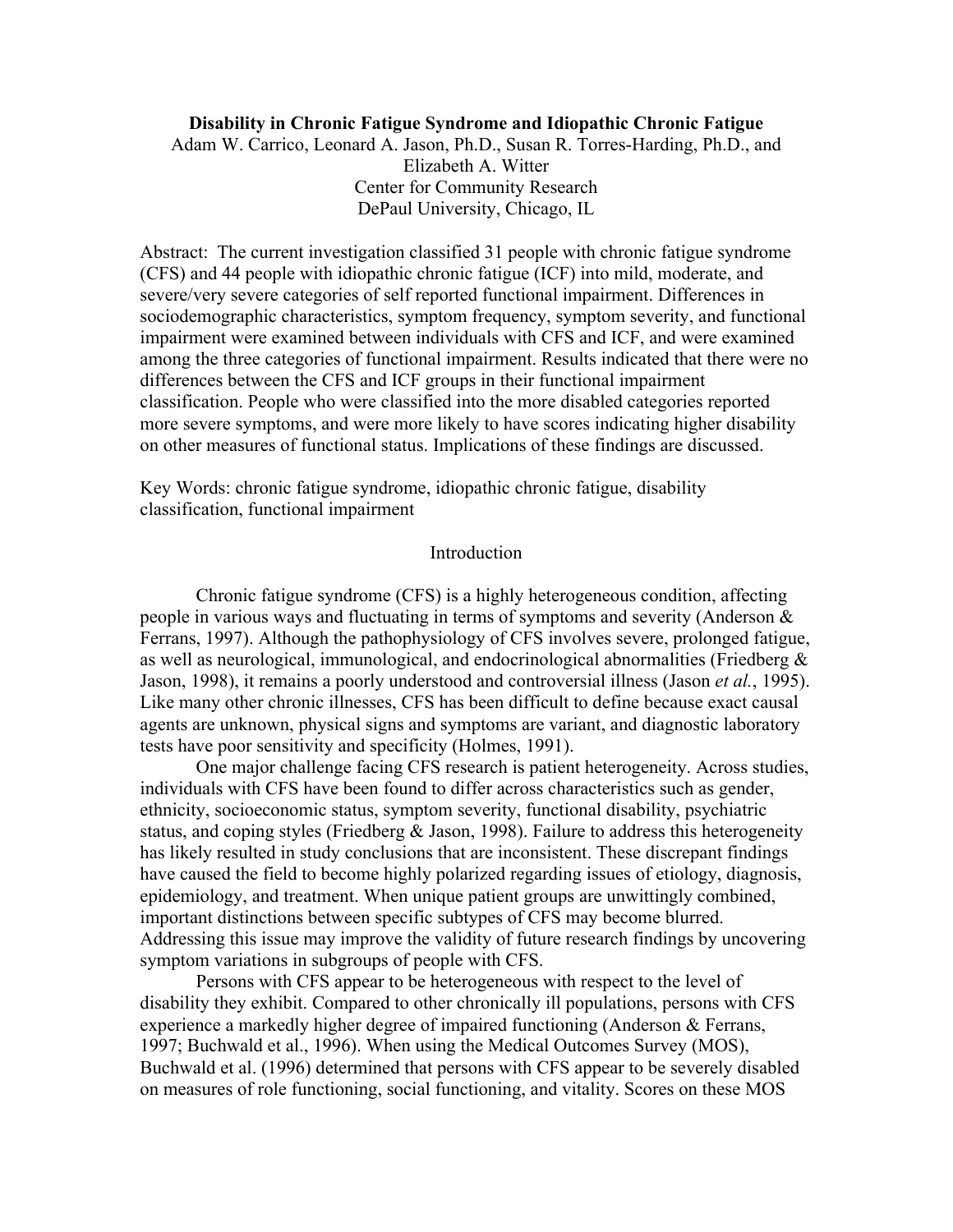subscales were markedly lower than previous work with other chronically ill populations. Anderson and Ferrans (1997) obtained similar results when examining Quality of Life Index (QLI) scores in persons with CFS. They concluded that QLI scores in the CFS group were lower than other chronic illness groups and healthy controls for all four domains (Health and Functioning, Social-Economic, Psychological/Spiritual, and Family).

One study addressed the issue of heterogeneity by creating four categories describing levels of functioning. Cox and Findley (2000) examined the varying levels of disability that people with CFS manifest and proposed a system of classification based on functional status. Persons classified in the mild category were mobile, providing self-care, and still working. However, in order to maintain work responsibilities they had stopped all leisure and social activities. Persons in the moderate category experienced reduced mobility, restrictions in activities of daily living, and were usually not working. They required many periods of rest, and sleep quality was generally poor and disturbed. Cox and Findley indicated that the moderate group has been most frequently studied in research. Persons in the severe category were able to carry out only minimal daily tasks, were wheelchair dependent, experienced severe postexertional malaise, and substantial cognitive and memory difficulties. Finally, persons in the very severe category were mainly bedridden and were unable to perform substantive daily tasks.

It would be expected that persons meeting the US case definition of chronic fatigue syndrome (Fukuda *et al.*, 1994) experience a greater amount of disability than those who do not meet the current US case definition. The current US case definition was derived by clinical consensus and was not empirically based. Several studies have attempted to empirically validate the diagnostic accuracy of this definition (Hartz *et al.*, 1998; Jason, King, *et al.*, 1999; Komaroff, *et al.*, 1996; Nisenbaum, *et al.*, 1998). The appropriateness of the case definition in accurately classifying persons with CFS continues to be studied. The implicit assumption that individuals diagnosed with CFS using the current CFS case definition have a more severe illness and are more disabled than those partially meeting the current CFS criteria has yet to be empirically examined.

The present investigation examined a group of persons with Chronic Fatigue Syndrome, who fully met the US case definition for CFS (Fukuda *et al.*, 1994), and a group of persons with Idiopathic Chronic Fatigue (ICF), who met partial but not full criteria for chronic fatigue syndrome. This larger sample of persons with chronic fatigue syndrome and with idiopathic chronic fatigue was then classified into the functional impairment categories proposed by Cox and Findley (2000) using self-reported disability. It was expected that persons with CFS who fully met the criteria for CFS would be more severely disabled than those only partially meeting CFS criteria. In addition, the occurrence of symptoms, the severity of symptoms, and scores on other disability measures were examined across the disability groups. It was expected that persons with greater disability according to self-report would exhibit increased symptom occurrence, more severe symptoms, and greater disability on other measures of functional status.

Method

Procedure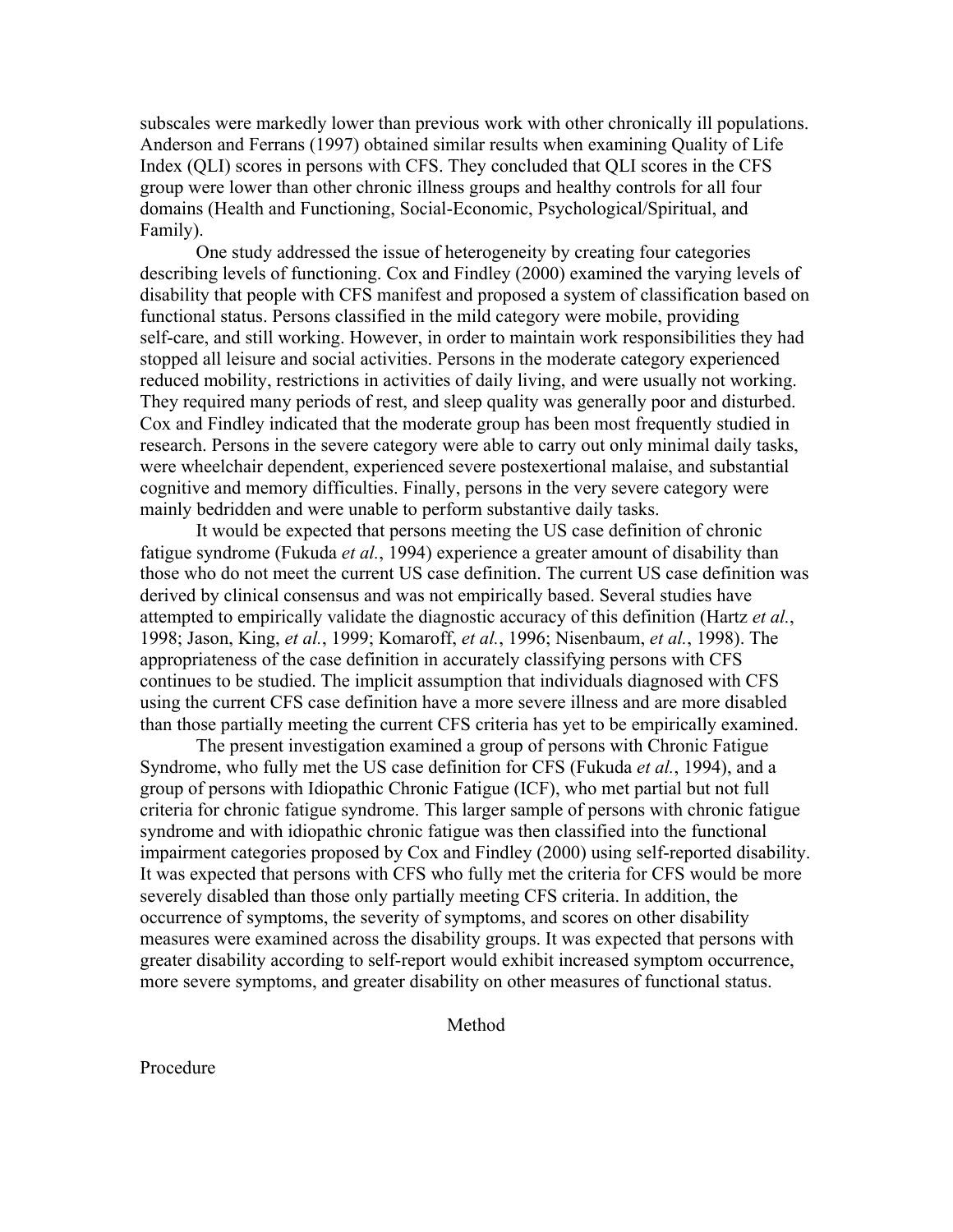The data are derived from a larger community-based study of the prevalence of Chronic Fatigue Syndrome (for more details of this study see Jason, Richman, *et al.*, 1999). This larger study was carried out in three stages. Stage 1 involved administering an initial telephone-screening questionnaire in order to identify the symptoms of Chronic Fatigue Syndrome. Stage 2 consisted of the administration of a semi-structured psychiatric interview. In Stage 3, participants underwent a complete physical examination. Upon completion of the study, a team of four physicians and a psychiatrist made the final diagnoses of CFS, ICF, or fatigue explained by medical or psychiatric condition. These physicians were familiar with the CFS diagnostic criteria and did not know the experimental status of the participant. Two physicians independently rated each case to determine whether the participant met the CFS case definition (Fukuda *et al.*, 1994). If a disagreement occurred, a third physician rater was used to arrive at a diagnostic consensus. Following this final stage, four physicians and a psychiatrist made a final diagnosis.

# Sample

Procedures developed by Kish (1965) were used to select one adult from each household. The birth dates of the adults residing in each household were gathered. The person with the most recent birthday was selected for the interview. A stratified random sample of several neighborhoods in Chicago was utilized. In the first stage, 28,673 residential/working telephone numbers were contacted with 18,675 adults actually completing the initial screening interview (a completion rate of 65.1%).

The Stage 1 screen revealed that of the 18,765 participants who were interviewed, 780 (4.2%) had chronic fatigue. Of these, 408 had chronic fatigue and the concurrent occurrence of four or more symptoms. These participants were defined as CFS-like. The suffix "like" was used to clarify that individuals in this group only met the Fukuda et al. (1994) criteria by self-report and did not necessarily qualify as having a final diagnosis of CFS rendered by a physician.

One hundred sixty-six of the 408 CFS-like participants agreed to complete a structured psychiatric interview (Stage 2) and a comprehensive physical examination (Stage 3). There were no significant differences on sociodemographic (i.e., gender, ethnic identification, age, occupation, education, and marital status) or fatigue scores between these 166 screened positive (CFS-like) participants and the 242 screened positive (CFS-like) non-participants. The control group was composed of 199 individuals selected randomly from the remaining 18,260 screened negatives (seven cases were excluded due to missing data). Of these 199 individuals, 47 completed medical evaluations. There were no significant sociodemographic differences (i.e., gender, ethnic identification, age, occupation, education, and marital status) or fatigue scores between the 152 screened negative non-participants and 47 screened negative participants.

Participants were then classified by independent physician consensus. For participants who reported chronic fatigue, physicians diagnosed 32 people with CFS, 45 people with idiopathic chronic fatigue, and 89 people with fatigue explained by a medical or psychiatric illness.

## Participants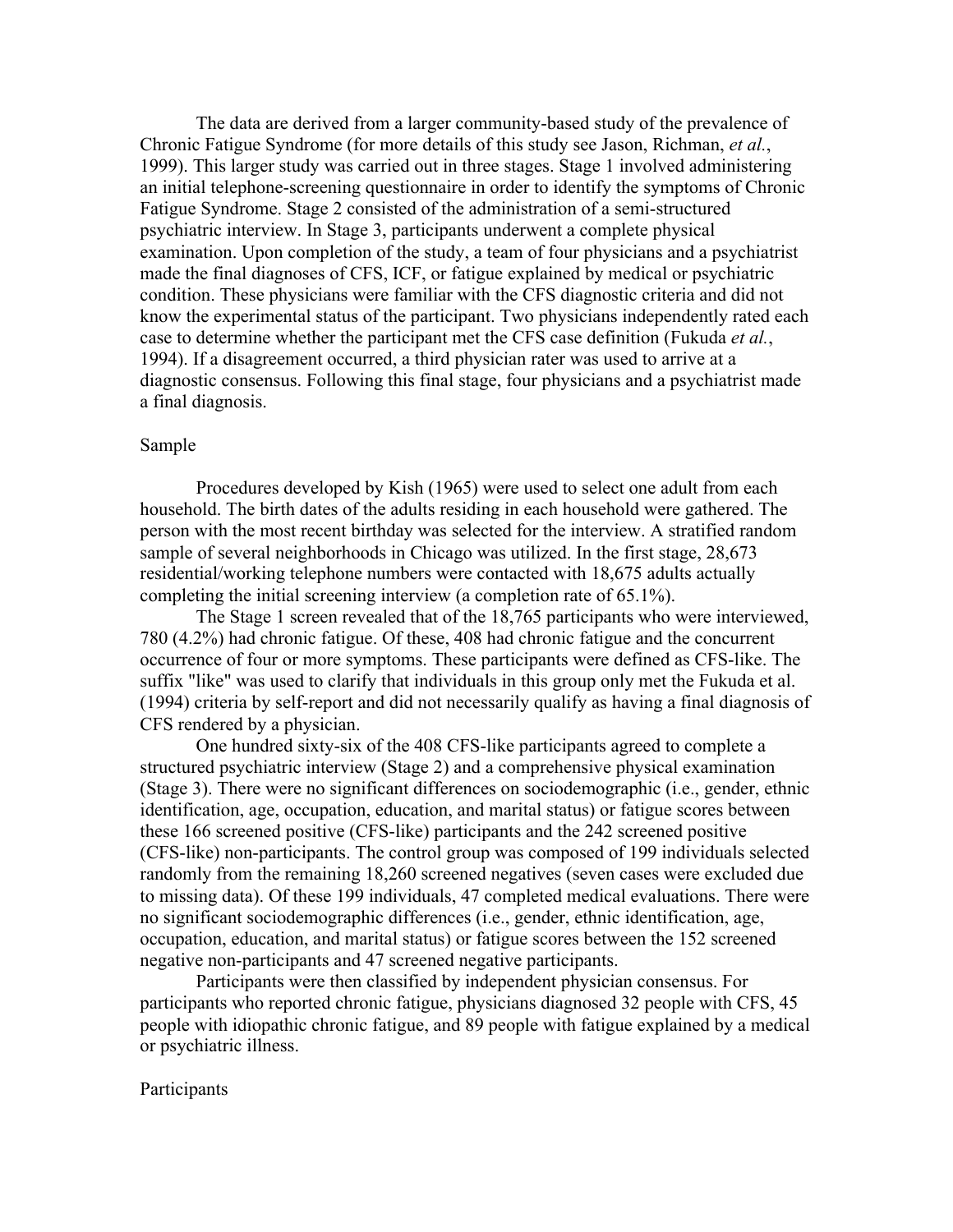The present investigation examined the occurrence of symptoms in two groups of participants. The first group consisted of 32 persons from the larger group of 166 persons with CFS-like symptoms who were diagnosed with CFS by the independent physician review panel (CFS group). The functional impairment status was missing for one person in the CFS group so this person was excluded from all analyses. The second group consisted of 45 persons diagnosed with idiopathic chronic fatigue (ICF) who had unexplained fatigue, but did not meet the current case definition for CFS. One person in the ICF group did not report any functional impairment and was excluded from all analyses. Thus, in the present investigation, the CFS group consisted of 31 participants and the ICF group consisted of 44 participants.

#### Measures

#### *Screening Questionnaire*

The Stage 1 screening questionnaire assessed interviewee's sociodemographic characteristics and preliminary classification into screened positive (CFS-like) versus screened negative groups. This screening instrument has been found to have adequate reliability (Jason et al., 1997). Basic sociodemographic data included age, ethnicity, marital status, and gender. The revised scoring rules for Hollingshead's (1995) scale, developed and validated by Wasser (1991) were used to classify socioeconomic status.

### *Structured Clinical Interview for the DSM-IV (SCID) (Spitzer et al., 1995)*

The SCID is a semi-structured interview designed to yield DSM-IV psychiatric diagnoses. It is a valid and reliable measure that approximates a traditional psychiatric interview (Rubinson & Asnis, 1989). This measure has been shown to offer the most accurate means of diagnosing psychiatric disorder in individuals with CFS (Taylor & Jason, 1998). Master's level psychology clinicians who were trained extensively in SCID administration and supervised by a licensed clinical psychologist administered the SCID. The SCID was administered in Spanish to Spanish-speaking participants by bilingual master's level psychology clinicians.

#### *Levels of Disability*

As part of the Screening Questionnaire, participants were asked to describe the impact of their fatigue during the last month on a seven point scale, with 1 being bedridden and 7 being able to do all work or family responsibilities without any problems. Responses to this question were then used to classify participants into the groups proposed by Cox and Findley (2000). The mild group consisted of participants who reported being able to work full time and on some family responsibilities, but who had no energy left for anything else. The moderate category consisted of participants who reported being able to do light housework or work part time or work on some family responsibilities. The severe group comprised participants that reported being ambulatory, but unable to do light housework. Finally, the very severe group reported being bedridden and unable to work or do other activities. Only two persons were classified into the very severe group. Therefore, the severe and very severe groups were combined and treated as one group (severe/very severe) in the subsequent analyses.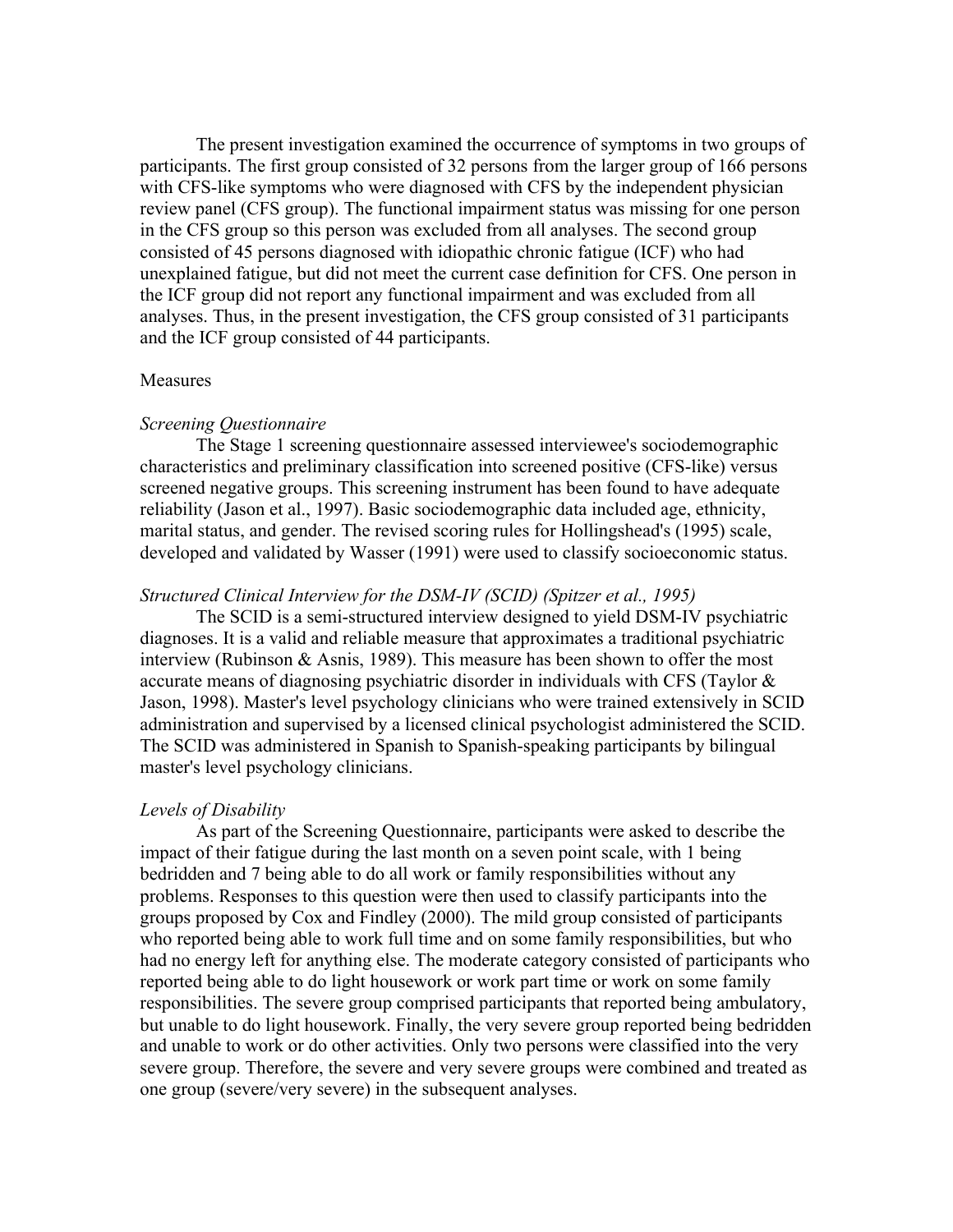# *Symptoms*

Participants were also asked to complete a detailed medical questionnaire assessing the occurrence and severity of Fukuda *et al.* (1994) symptoms (Jason *et al.*, 1997). The occurrence of symptoms that had occurred in the 6 months since the onset of fatigue was assessed. Severity of symptoms was rated on a 100 point scale with  $0 = no$ pain or problem and 100 = severe pain or problem.

#### *Fatigue*

The Fatigue Scale was originally used in a hospital-based case control study (Wessely & Powell, 1989) and was further refined by Chalder *et al.* (1993). This scale was found to be reliable and valid with reasonable face validity and discriminant validity. The 11 items are rated on a four-option continuum with subscales assessing both mental and physical fatigue. Total score range from 0-33 (with higher scores being indicative of greater fatigue). This scale was used in the community-based study of fatigue (Pawlikowska *et al.*, 1994).

# *Medical Outcomes Study*

Participants completed the Medical Outcomes Study 36-item Short-Form Survey (MOS) (Ware & Sherbourne, 1992), a reliable and valid measure that discriminates between gradations of disability. This instrument encompasses multi-item scales that assess physical functioning, role limitations due to physical health problems, bodily pain, general health, vitality (energy/fatigue), social functioning, and mental health. Higher scores indicated better health, lower disability, and less impact of health on functioning. Reliability and validity studies for the 36-item version of the MOS have shown adequate internal consistency, discriminant validity among subscales, and substantial differences between patient and nonpatient populations in the pattern of scores (McHorney *et al.*, 1993; McHorney *et al.*, 1992; McHorney, *et al.*, 1994). The MOS Physical Composite Score (PCS) and Mental Composite Scores (MCS) were also utilized in the present investigation as combined measures of the eight MOS subscales to rate global impairment of physical and mental functioning. These PCS and MCS have appropriate validity and reliability as well as greater sensitivity and specificity in discriminating the gradations of health status among groups (Brazier *et al.*, 1992).

#### *Degree of Impairment*

Participants were asked to rate the degree to which their fatigue has impaired their functioning in daily activities on a 100-point scale, with  $0 =$  no difficulties and  $100 =$ total and complete disability.

#### Statistical Analyses

First, the sociodemographic variables of gender, age, ethnicity, marital status, parental status, work status, socioeconomic status, current psychiatric diagnosis, and lifetime psychiatric diagnosis were compared between the CFS and ICF groups using chi-square analyses. Next, these sociodemographic variables were compared between the mild, moderate, and severe/very severe groups using chi-square analyses. When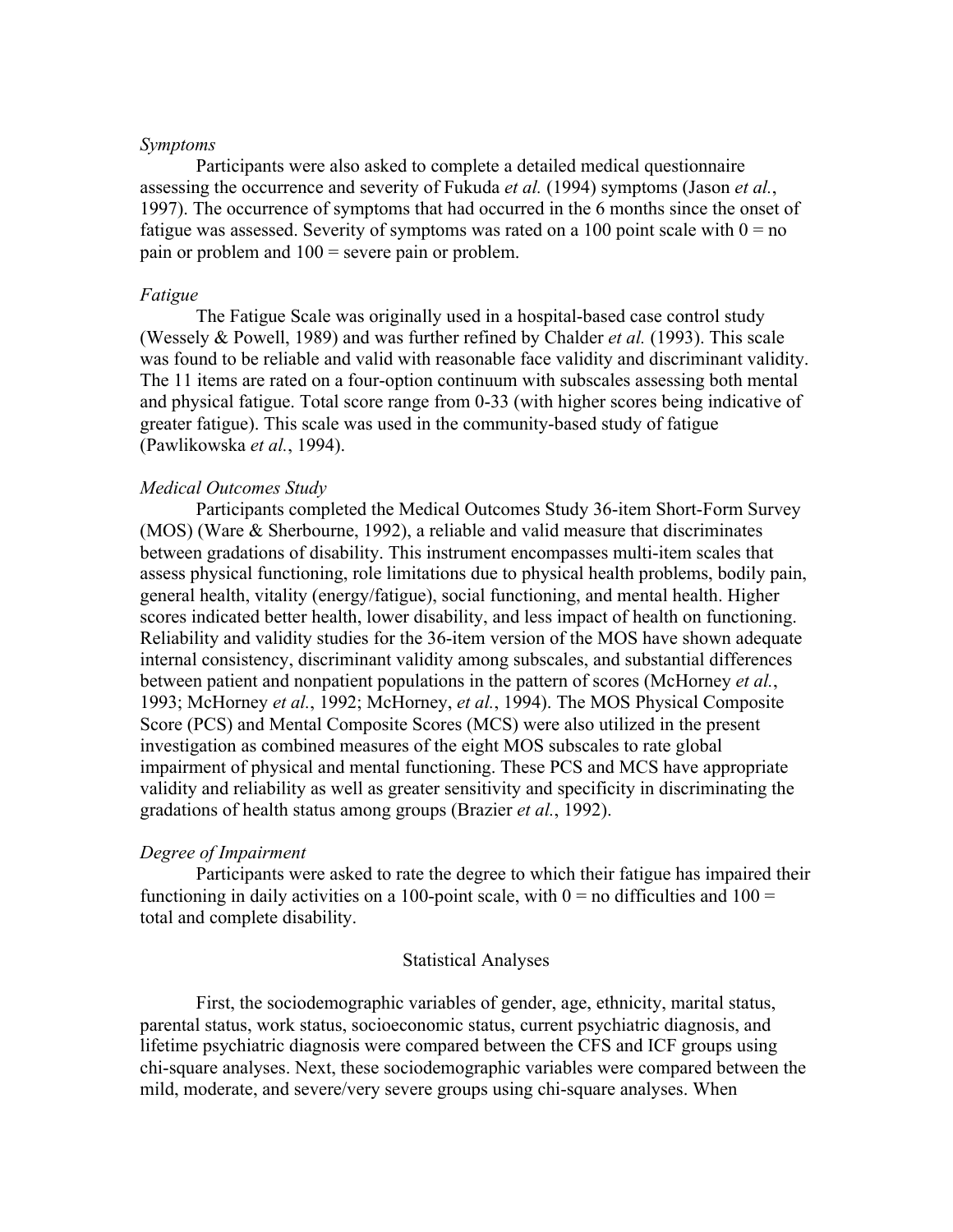differences were found in the sociodemographic characteristics between the CFS and ICF groups, and between the mild, moderate, and severe/very severe categories, these variables were entered into the subsequent analyses in order to control for the effects of these variables on the outcome measures.

A chi-square analysis was performed to determine whether the CFS and ICF group significantly differed in the number of participants classified in each category of functional disability. Binomial logistic regressions, controlling for sociodemographic differences, were utilized to examine the occurrence of Fukuda et al. symptoms in the mild, moderate, and severe/very severe groups. ANCOVAs, which controlled for the sociodemographic differences between the mild, moderate, and severe/very severe group, were utilized to compare the severity of Fukuda *et al.* (1994) symptoms and to compare scores on other measures of functional impairment.

### Results

# Preliminary Sociodemographics Analyses

Using chi-square analyses, participants in the CFS and ICF groups did not significantly differ on sociodemographic variables. When examining differences between the mild, moderate, and severe/very severe categories, significant differences between these groups were found in age  $(X2 (1, N = 75) = 16.58, p < .05)$  and work status  $(X2 (1, N = 75) = 16.58, p < .05)$  $N = 75$ ) = 51.46, p < .01). Therefore, analyses of symptom occurrence, symptom severity, and functional impairment included age as a covariate to control for the effect of this variable. Work status was not entered as a covariate because it was expected that work status would be highly correlated with self-reported functional disability level. CFS vs. ICF group

Chi-square analyses indicated that the CFS and ICF groups did not differ significantly in the number of persons classified into the mild, moderate and severe/very severe categories  $(X2 (2, N = 75) = 3.97, p > .05)$  (see Table 1). Because there were no difference between the CFS and ICF groups in whether they were classified as mild, moderate, or severe/very severe, in subsequent analyses, CFS/ICF status was not used a covariate in the analyses examining differences among these three groups.

#### Symptom Occurrence

Binomial logistic regression analyses were performed to compare the occurrence of the case definition symptoms (Fukuda *et al.*, 1994) across the three disability level groups, controlling for the effect of age. The mild and moderate groups were separately compared to the severe/very severe group  $\frac{\text{(see Table 2)}}{\text{(see Table 2)}}$ . The mild group reported significantly lower rates of postexertional malaise than the severe/very severe group (X2  $(1, N = 75) = 5.33$ ,  $p < .05$ ). Furthermore, the moderate group reported significantly lower rates of memory and concentration difficulties than the severe/very severe group  $(X2 (1, N = 75) = 4.13, p < .05)$ .

#### Symptom Severity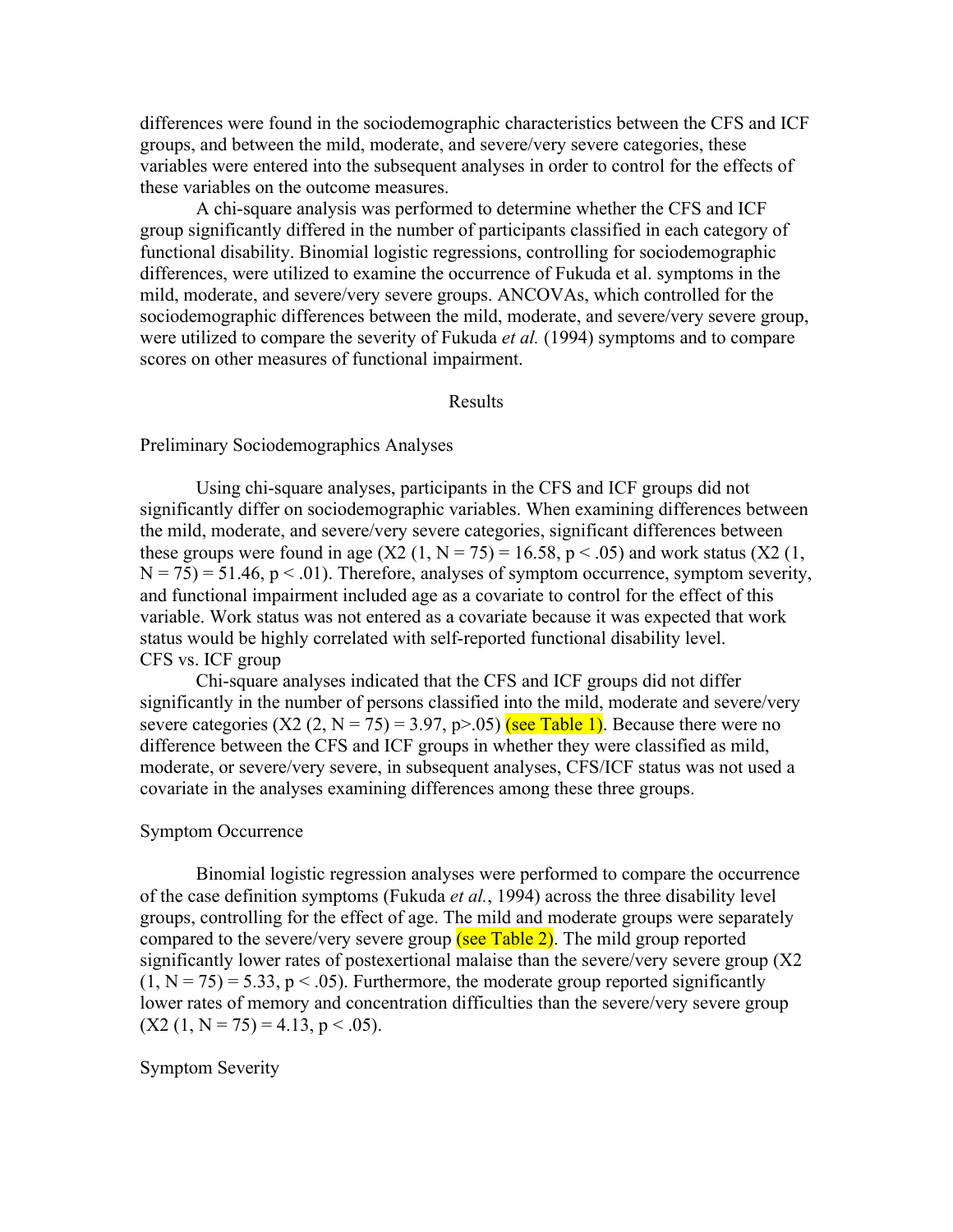ANCOVAs were conducted to examine the severity of the eight Fukuda *et al.* (1994) symptoms across the three disability level groups, controlling for the effects of age. The ANCOVA analyses indicated that the occurrence of sore throat (F  $(2, 75)$ ) = 10.85, p < .001), lymph node pain (F  $(2, 75) = 4.35$ , p < .05), muscle pain (F  $(2, 75) =$ 4.35, p = < .05), joint pain (F (2, 75) = 3.40, p < .05), post-exertional malaise (F (2, 75) = 4.11,  $p < 0.05$ ), memory and concentration (F  $(2, 75) = 4.42$ ,  $p < 0.05$ ), and unrefreshing sleep (F  $(2, 75) = 5.38$ , p  $\leq$  01) were significantly different across the mild, moderate, and severe/very severe categories (see Table 2). Bonferroni post hoc analyses indicated that participants in the mild group reported significantly less severe sore throat pain ( $p <$ .001), lymph node pain ( $p < .05$ ), muscle pain ( $p < .05$ ), unrefreshing sleep ( $p < .05$ ), and memory and concentration difficulties ( $p < .05$ ) than the severe/very severe group. The moderate group reported significantly less severe sore throat pain ( $p < .05$ ), lymph node pain ( $p < .05$ ), muscle pain ( $p < .05$ ), joint pain ( $p < .05$ ), post-exertional malaise ( $p <$ .05), and unrefreshing sleep ( $p < 0.01$ ) when compared to the severe/very severe group. There were no significant differences between the mild and moderate groups in the occurrence of these symptoms.

# Functional Impairment

ANCOVAs were conducted to examine differences on the MOS Physical Composite Score, MOS Mental Composite Score, self rated degree of impairment of functioning in daily activities, and fatigue severity scores between the mild, moderate, and severe/very severe groups with age as a covariate. The MOS Physical Composite Score (PCS) (F  $(2,57) = 11.55$ ,  $p < .01$ ) and participant self-ratings of impairment of functioning in daily activities (F  $(2,59) = 9.88$ , p < .01) were significantly different among the three disability level groups (see Table 2). Bonferroni post hoc analyses indicated that participants in the mild group had significantly higher physical functioning as measured by the PCS when compared to the moderate ( $p < .05$ ) and severe/very severe  $(p < .01)$  groups. Further, the mild group reported significantly less impairment of physical functioning in daily activities on a 100-point scale than the severe/very severe group ( $p < .001$ ).

# Discussion

This study examined differences in sociodemographic characteristics, symptom frequency, symptom severity, and functional impairment in individuals with CFS and ICF, and classified persons with CFS and with CFS into mild, moderate, and severe/very severe categories of self reported functional impairment. It is interesting to note that the CFS and ICF groups did not significantly differ in self-reported functional impairment. In fact, fourteen persons with ICF reported functional impairment that could be classified as moderately, severely, or very severely disabled. This finding indicates that while persons with ICF do not fully meet the current US case definition for CFS (Fukuda *et al.*, 1994), many experience disruptions in occupational, educational, social, or personal activities that are similar to those reported by persons with CFS.

Important differences emerged between the mild, moderate, and severe/very severe groups with respect to symptom occurrence and symptom severity. When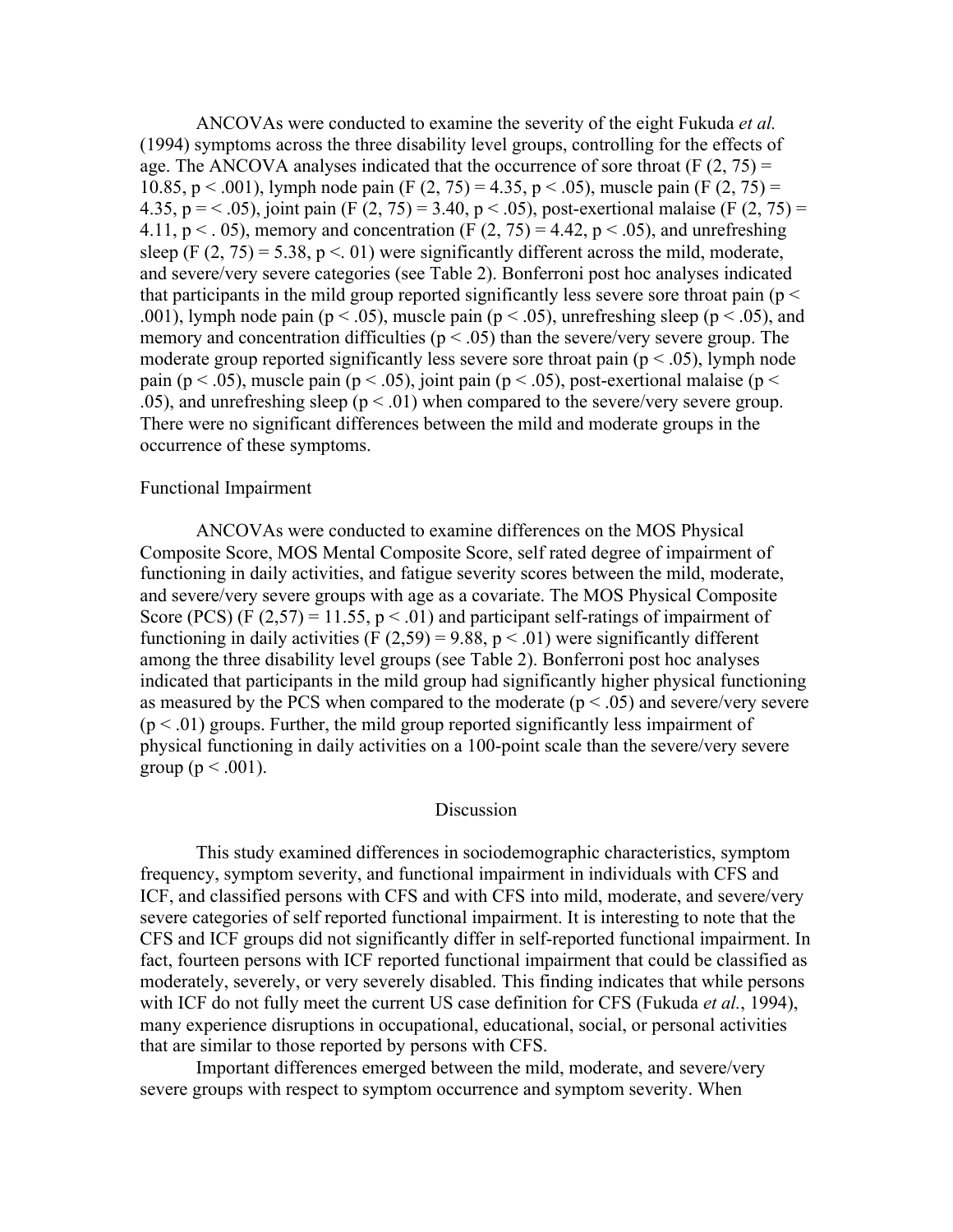examining symptom occurrence, differences among the disability groups were found only for postexertional malaise and memory/concentration difficulties. In contrast, differences were found between the disability groups on the severity ratings of all the symptoms except new headaches. This highlights the importance of considering severity of symptoms, not just symptom frequency, in differentiating people of varying disability levels.

People in the severe/very severe category were more likely to have lower scores in the MOS, indicating more disability on this measure, and higher scores on the self-reported 100-point scale of disability. These findings provided evidence for external validity of this disability classification. Further, there were relatively few differences between the mild and moderate categories. This suggests that there may be little distinction between the mild and moderate category. When examining disability, therefore, it may be useful to contrast those in the mild or moderate category with those in the severe or very severe category. However, in the present investigation, very few people fell into the very severe category, so that the severe and very severe people were considered together in the analyses. Future research should focus on comparing the severe and very severe categories to determine whether important distinctions would emerge between these two groups.

Finally, the current investigation found that very few people fell into the very severe category. It is possible that persons who were very severely disabled people were less likely to participate in the present investigation. Because of their very low functioning, they may have been less likely to answer the telephone in order to complete the initial CFS screening questionnaire, and, likewise, they may have been less likely to agree to complete the interviews and medical examination given to the study participants.

In summary, the present investigation found that people with CFS and ICF did not differ in the level of self-reported functional impairment. Further, when looking at the occurrence of symptoms, only post exertional malaise and memory/concentration difficulties differentiated the disability level groups, whereas the severity of all symptoms in the CFS case definition, with the exception of new headaches, significantly differentiated the disability level groups. The disability classification as proposed by Cox and Findley (2000) appeared to be associated with other disability measures. Future research on this classification system may provide further evidence for its validity. Finally, future research that classifies people according to their level of functional impairment will likely help delineate important differences among these subgroups of people with CFS.

**LEONARD JASON** is the director of the Center for Community Research at DePaul University in Chicago. He is also in the Psychology Department, DePaul University, Chicago, IL

**SUSAN TORRES-HARDING, Ph.D.,** is a Project Director on a NIAID funded grant at the Center for Community Research. She received her Ph.D. in Clinical Psychology from DePaul University.

**ADAM CARRICO** and **ELIZABETH WITTER** were both post-BA research assistants at the Center for Community Research. Currently, Carrico is a graduate student at the University of Miami and Witter is a graduate student at the University of Wisconsin.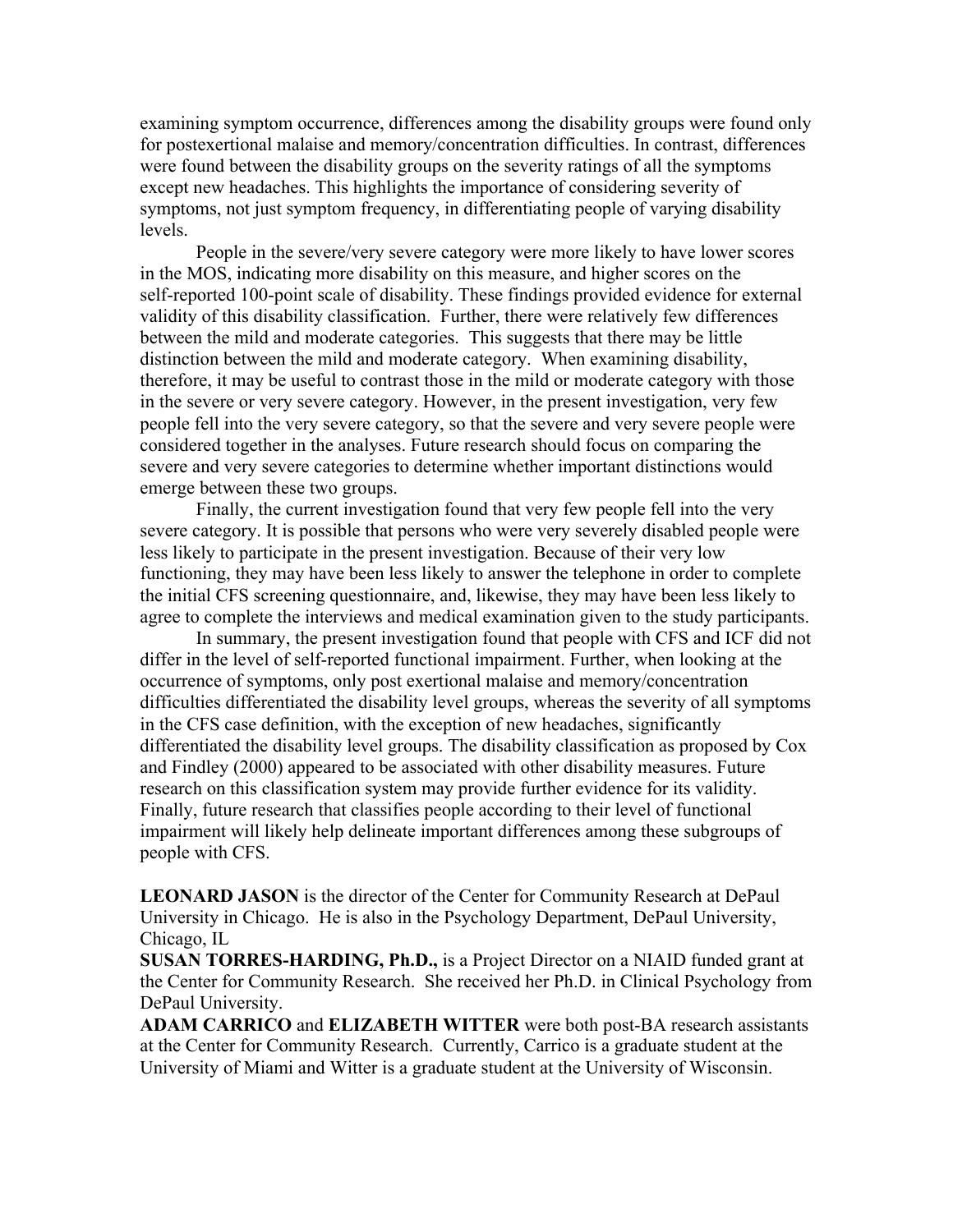Author Note: NIAID grant number AI36295 provided financial support for this study. Correspondence regarding this manuscript should be sent to Leonard Jason, Ph.D., Department of Psychology, DePaul University, 990 W. Fullerton, Chicago, IL 60614. Adam W. Carrico can be reached at HoldenChi79@aol.com and Elizabeth A. Witter can be reached at eawitter@wisc.edu.

# References

- Anderson, J. S., and Ferrans, C. E. (1997). The quality of life of persons with chronic fatigue syndrome. J. Nerv. Men. Dis., 185: 359-367.
- Brazier, J. E., Harper, R., Jones, N. M. B., O'Cathain, A., Thomas, K. J., Usherwood, T., and Westlake, L. (1992). Validating the SF-36 health survey questionnaire: New outcome measure for primary care. B.M.J., 305: 160-164.
- Buchwald, D., Pearlman, T., Umali, J., Schmaling, K., and Katon, W. (1996). Functional status in patients with chronic fatigue syndrome, other fatiguing illnesses, and healthy individuals. Am. J. Med., 101: 364-370.
- Chalder, T., Berelowitz, G., Pawlikowska, T., Watts, L., Wessely, S., Wright, D., and Wallace, E. P. (1993). Development of a fatigue scale. J. Psychosom. Res., 37(2): 147-153.
- Cox, D. L. and Findley, L. J. (2000). Severe and very severe patients with chronic fatigue syndrome: Perceived outcome following an inpatient program. J. Chronic Fatigue Syndrome, 7(3): 33-47.
- Friedberg, F., and Jason, L. A. (1998). Understanding chronic fatigue syndrome: a guide to assessment and treatment, American Psychological Association, Washington DC.
- Fukuda, K., Straus, S. E., Hickie, I., Sharpe, M. C., Dobbins, J. G., and Komaroff, A. (1994). The chronic fatigue syndrome: A comprehensive approach to its definition and study. Ann. Intern. Med., 121: 953-959.
- Hartz, A. J., Kuhn, E. M., and Levine, P. H. (1998). Characteristics of fatigued persons associated with features of chronic fatigue syndrome. J Chronic Fatigue Syndrome. 4(3): 71-97.

Hollingshead, A. B. (1995). Four factor index of social status. Unpublished manuscript.

- Holmes, G. P. (1991). Defining chronic fatigue syndrome. Rev. Infect. Dis., 13: 53-55.
- Jason, L. A., King, C. P., Richman, J. A., Taylor, R. R., Torres, S. R., and Song, S. (1999). U.S. case definition of chronic fatigue syndrome: Diagnostic and theoretical issues. J. Chronic Fatigue Syndrome, 5(3/4): 3-33.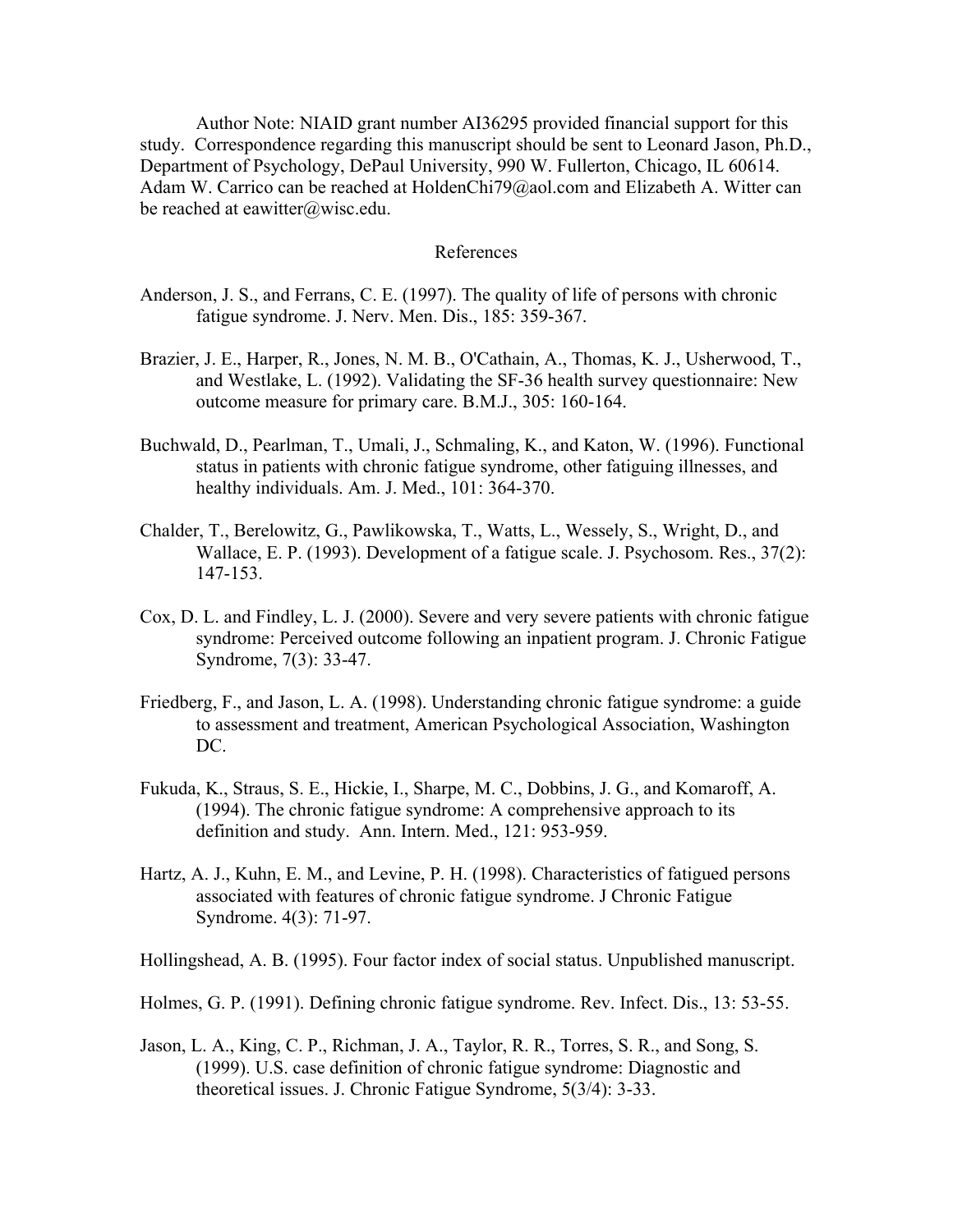- Jason, L. A., Richman, J. A., Rademaker, A. W., Jordan, K. M., Plioplys, A. V., Taylor, R. R., McCready, W., Huang, C. F., and Plioplys, S. (1999). A community-based study of chronic fatigue syndrome. Arch. Intern. Med., 159(18): 2129-2137.
- Jason, L. A., Ropacki, M. T., Santoro, N. B., Richman, J. A., Heatherly, W., Taylor, R. R., Ferrari, J. R., Haney-Davis, T. M., Rademaker, A., Dupuis, J., Golding, J., Plioplys, A. V., and Plioplys, S. (1997). A screening scale for chronic fatigue syndrome: Reliability and validity. J. Chronic Fatigue Syndrome, 3: 39-59.
- Jason, L. A., Wagner, L., Taylor, R. R., Ropacki, M. T., Shlaes, J., Ferrari, J. R., Slavich, S. P., and Stenzel, C. (1995). Chronic fatigue syndrome: A new challenge for health care professionals. J. Comm. Psychology, 23: 143-164.
- Kish, L. (1965). Survey sampling, Wiley, New York.
- Komaroff, A. L., Fagioli, L. R., Geiger, A. M., Doolitle, T. H., Lee, J., Kornish, J., Gleit, M. A., and Guerriero, R. T. (1996). An examination of the working case definition of chronic fatigue syndrome. Am. J. Med., 100: 56-64.
- McHorney, C. A., Ware, J. E., Jr., Lu, J. F. R., and Sherbourne, C. D. (1994). The MOS 36-item short-form health survey (SF-36): III. Tests of data quality, scaling assumptions, and reliability across diverse patient groups. Medical Care, 32(1): 40-66.
- McHorney, C. A., Ware, J. E., Jr., and Raczek, A. E. (1993). The MOS 36-item short-form health survey (SF-36): II. Psychometric and clinical test of validity in measuring physical and mental health constructs. Medical Care, 31(3): 247-263.
- McHorney, C. A., Ware, J. E., Jr., Rogers, W., Raczek, A. E., and Lu, J. F.R. (1992). The validity and relative precision of MOS short- and long-form health status scales and Dartmouth COOP charts. Medical Care, 30(5): MS253-256.
- Nisenbaum, R., Reyes, M., Mawle, A. C., and Reeves, W. (1998). Factor analysis of unexplained severe fatigue and interrelated symptoms. Am. J. Epidemiology, 148(1): 72-77.
- Pawlikowska, T., Chalder, T., Hirsch, S. R., Wallace, P., Wright, D. J. M. and Wessely, S. C. (1994). Population based study of fatigue and psychological distress. B.M.J., 308: 763-766.
- Rubinson, E. P., and Asnis, G. M. (1989). Use of structured interviews for diagnosis. In Wetzler, S. (ed.), Measuring mental illness: Psychometric assessment for clinicians, American Psychiatric Press, Inc., Washington, D. C., pp. 45-66.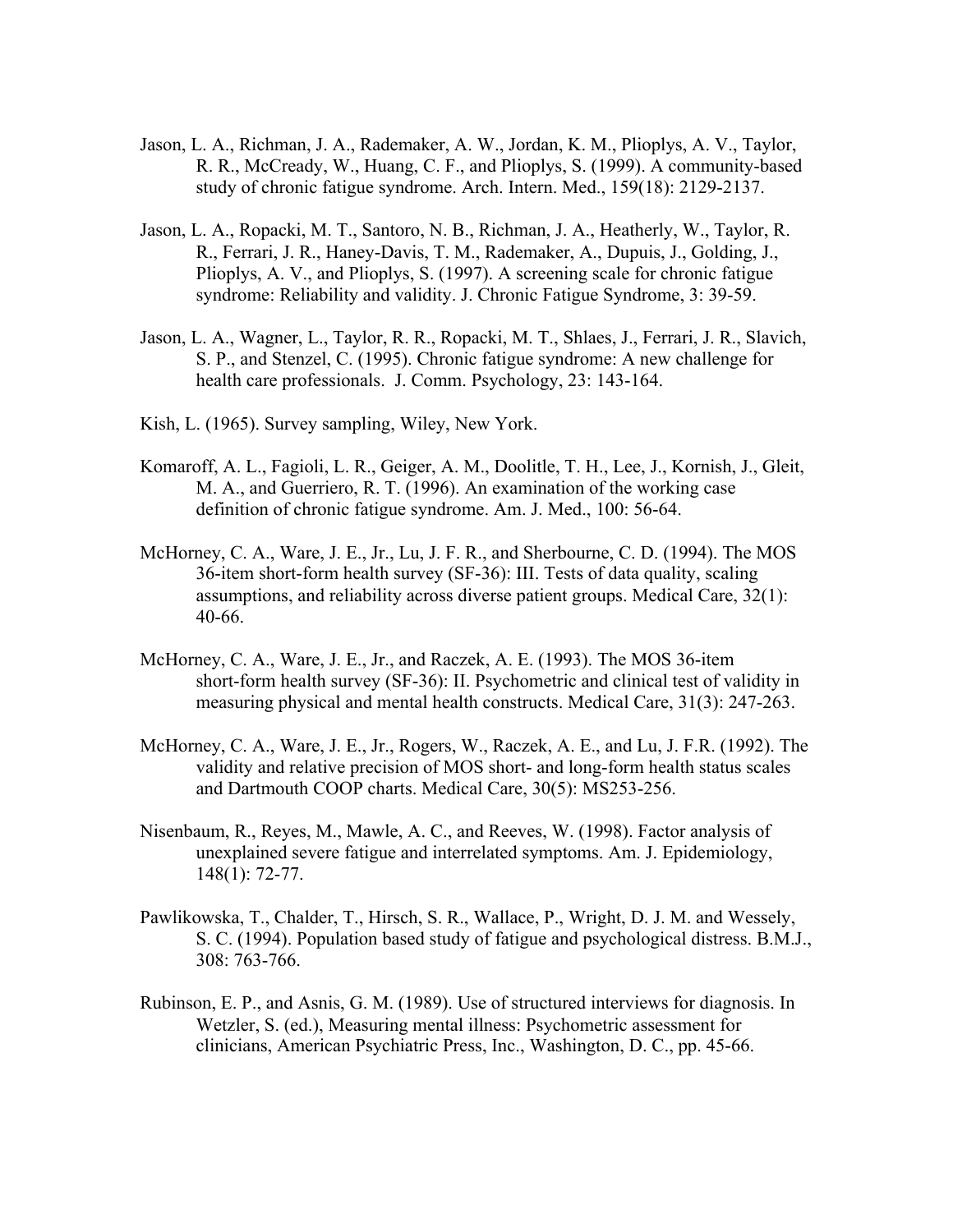- Spitzer, R. L., Williams, J. B. W., Gibbon, M., and First, M. B. (1995). Structured Clinical Interview for the DSM-IV: Non-patient edition (SCID-NP, Version 2.0), American Psychiatric Press, Washington, D. C.
- Taylor, R. R., and Jason, L. A. (1998). Comparing the DIS with the SCID: Chronic fatigue syndrome and psychiatric comorbidity. Psychology and Health, 13: 1087-1104.
- Ware, J. E., Jr., and Sherbourne, C. D. (1992). The MOS 36-item short-form health survey (SF-36): I. Conceptual framework and item selection. Medical Care, 30(6): 473-483.
- Wasser, T. E. (1991, August). Statistical correction of Hollingshead's Four Factor Index of Social Status. Paper presented at the American Psychological Association, San Francisco, CA.
- Wessely, S., and Powell, R. (1989). Fatigue syndromes: A comparison of chronic "postviral" fatigue with neuromuscular and affective disorders. J. Neurol. Neurosurgery Psych., 52: 940-948.

Table 1

Self-Reported Level of Ability for the CFS and ICF Groups

 $CFS (N=31)$  ICF  $(N=44)$ 

| Level of Ability   | N  |    | N |
|--------------------|----|----|---|
| Mild               | 14 | 30 |   |
| Moderate           | 12 | 10 |   |
| Severe/Very Severe |    |    |   |

Table 2

Comparison of Symptom Frequency, Symptom Severity, and Functional Impairment for the Mild, Moderate, and Severe/Very Severe Groups1

Mild  $(N=44)$ Moderate (N=22) Severe/Very Severe (N=9)